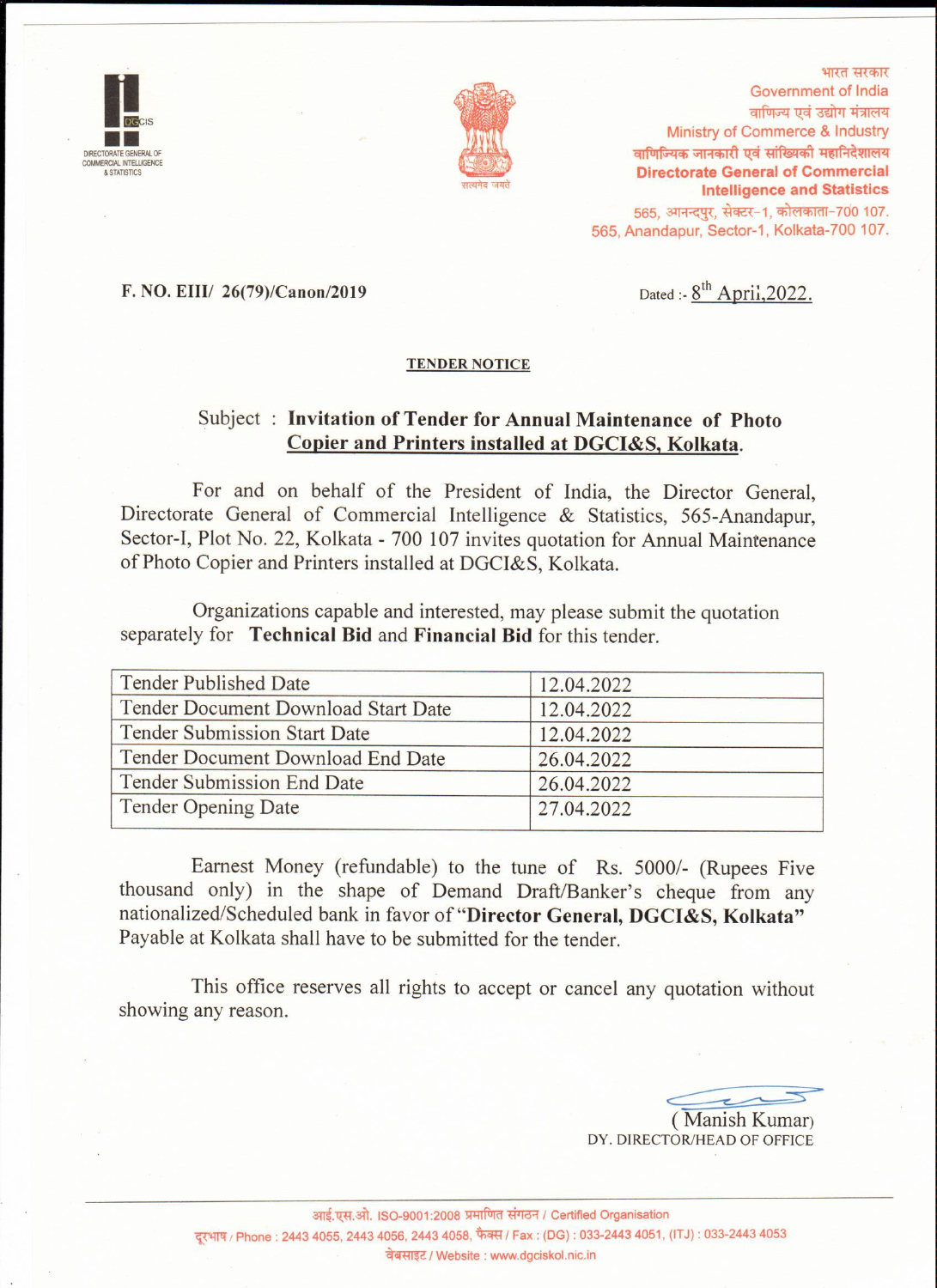#### GOVERNMENT OF INDIA MINISTRY OF COMMERCE & INDUSTRY DIRECTORATE GENERAL OF COMMERCIAL INTELLIGENCE & STATISTICS VANIJYA TATHYA SADAN 565 – ANANDAPUR, SECTOR-I, PLOT NO.22 KOLKATA – 700 107.

## **TENDER DOCUMENT**

# **Annual Maintenance of photo copier and printer at DGCI&S, Kolkata**

| Bid publishing date               | : 12.04.2022          |
|-----------------------------------|-----------------------|
| End of Bid Submission date & time | 26.04.2022 & 06:00 PM |
| Bid Opening date & time           | 27.04.2022 & 11:00 AM |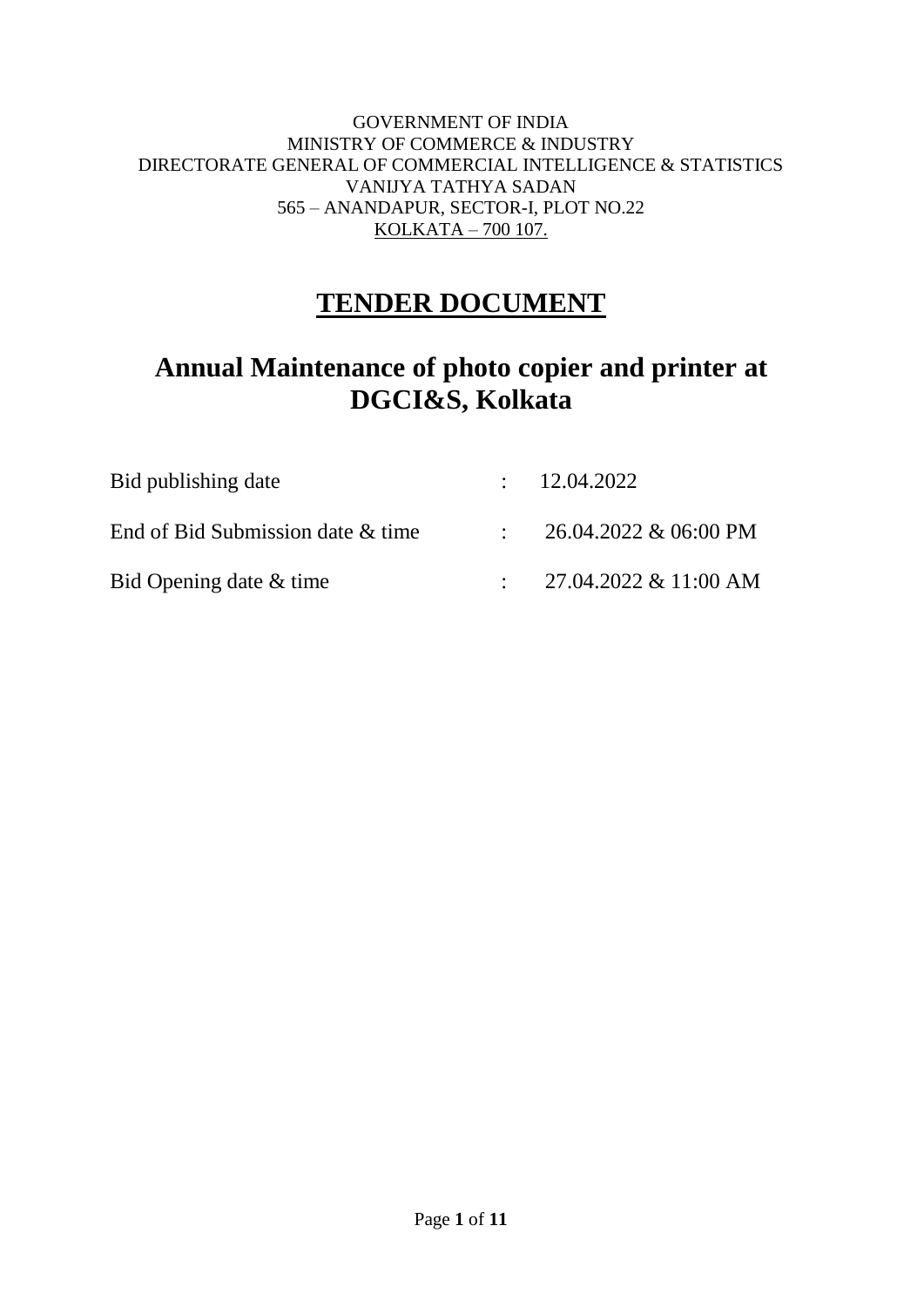### **Scope of Work for photocopy machine**

Day to day maintenance of Comprehensive Annual Maintenance Contract (on Site) [Total Guarantee, covers services,spares & consumables (Toner & Drum)]of following photo Copy Machine installed at DGCIS, Kolkata.

Details of the units:

| Sl. No | <b>Machine Model No.</b> | <b>Serial No.</b> | <b>Make of the Machine</b> |
|--------|--------------------------|-------------------|----------------------------|
| 01     | iR 2422L                 | <b>HWB</b> 02661  | Canon                      |
| 02     | iR 2422L                 | <b>HWB 02657</b>  | Canon                      |
| 03     | iR 2002N                 | QXS 15620         | Canon                      |
| 04     | iR 2022N                 | MZZ03388          | Canon                      |
| 05     | <i>iRADV4225</i>         | <b>RKX 03894</b>  | Canon                      |
| 06     | iR 2004N                 | WDT 04399         | Canon                      |
| 07     | iR 2004N                 | <b>WDT 04402</b>  | Canon                      |
| 08     | iR ADV 4545              | YAK 00507         | Canon                      |
| 09     | iR 2525 W                | <b>WMP 06427</b>  | Canon                      |
| 10     | iR 2525                  | <b>WMP 06429</b>  | Canon                      |
| 11     | iR 2625                  | 2VN 00547         | Canon                      |
| 12     | 266                      | A8A3041000321     | Konica                     |
| 13     | 2001L                    | E344M850975       | Ricoh                      |
| 14     | 2001L                    | E346M450070       | Ricoh                      |

#### **Scope of Work for Line Matrix Printer**

Maintenance and servicing of line matrix printer by visiting the installation sites for periodic preventive maintenance. Apart from the periodic preventative maintenance visits, all breakdown call on the systems must be attended by the firm.

Details of the units:

| SI.<br>N <sub>0</sub><br>Model No.<br>Machine |       | No.<br>Seríal   | <b>Make of the Machine</b> |  |
|-----------------------------------------------|-------|-----------------|----------------------------|--|
|                                               | 6810L | LH1667<br>WG+FC | Matrix<br>ine<br>. printer |  |

#### **General Terms and Conditions**

The Contract is likely to continue for a period of one year from the date of commencement, unless it is curtailed or terminated by this Organization/Department owing to deficiency of service, substandard quality of persons deployed, breach of contract, etc.

- 1. It is highly desirable that the vendor may visit this directorate before going for the bidding process in order to understand the scope of the work.
- 2. The vendor must have servicing outlet in West Bengal.
- 3. The bidder must have ISO 9001-2015 certification.
- 4. Non-Blacklisted certificate need to be submitted.
- 5. The period of contract may be extended for a further specific period on mutually agreed terms and conditions between DGCI&S, Kolkata and the successful service providing Company/Firm/Agency.
- 6. The contracting Company/Firm/Agency shall not be allowed to transfer, assign, pledge or sub-contract its rights and liabilities under this contract to any other agency without the prior written consent of this Directorate.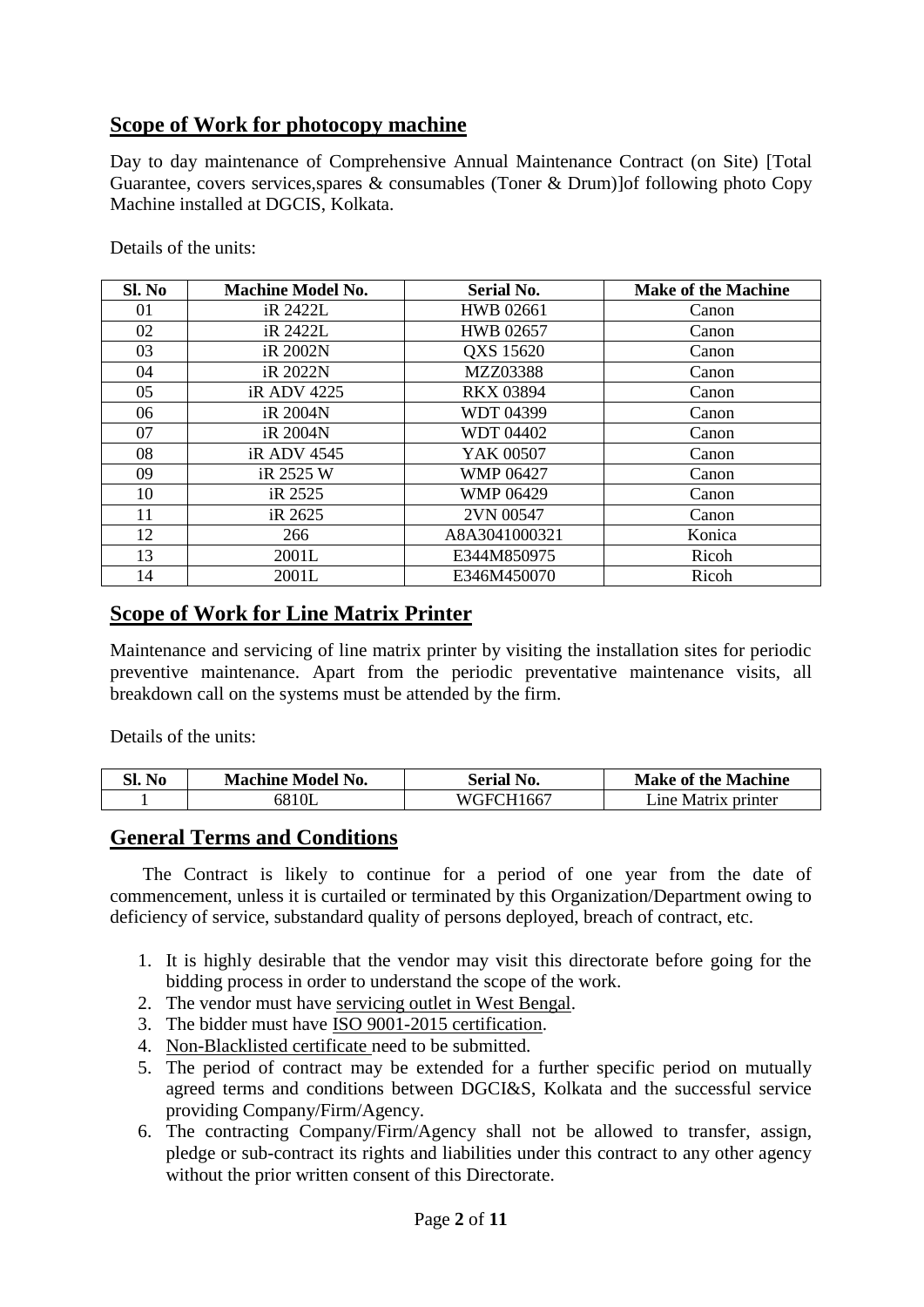- 7. The tenderer will be bound by the details furnished by him/her to this Directorate while submitting the tender or at subsequent stage. In case, any of such documents furnished by him/her is found to be false at any stage, it would be deemed to be a breach of terms of contract making him/her liable for legal action besides termination of contract.
- 8. The contract will be awarded on merit basis after examining technical specifications quoted by the agencies, working performance of any kind for the **past two years in Govt. offices** and overall examination of tender bids of the Company/firm/agency.
- 9. This Directorate reserves right to terminate the contract during the period also after giving a month's notice to the contracting agency.
- 10. For photocopy machine :
	- a. Contract covers services, spares and consumables (Toner, Fixing film unit and Drum).
	- b. Each service will be supervised by an official of this directorate and the service report has to be submitted on monthly basis.
	- c. Bill has to be submitted on quarterly basis for payment. Payment will be done on per page basis.
	- d. The date of servicing of the machine would be at the discretion of this directorate.
- 11. For Line matrix printer:
	- a. Maintenance and servicing of line matrix printer by visiting the installation sites for periodic preventive maintenance.
	- b. Apart from the periodic preventative maintenance visits, all breakdown call on the systems must be attended by the firm.
	- c. The following services are not included in this contract and could be done on payment basis.
		- i. Shifting/replacement of accessories if required for the use of the system.
		- ii. Electric wiring, accessories, and its associated problems.
		- iii. Consumables are excluded from this contract like ribbon, printer head, printer cabinet, data cable and all other plastic spares.
		- iv. Replacement of capacitor
		- v. Contract does not includes cost of the consumable,i.e, Toner and Drum required to run the copier and printer.
- 12. The one year period of servicing will commence from the date of acceptance of Contract.
- 13. There shall be 12 preventive servicing in a year strictly on monthly basis.
- 14. If the contracting party fails to attend the breakdown within 48 hours after communication by this directorate telephonically and/or in writing, the department reserves the right to get the work done from other service agencies and recover the cost thereof from AMC.
- 15. The vender/firm to whom the AMC will be awarded should attend on call and repair the equipment within 48 hours, failing which there will be penalty clause including cancellation of contract.
- 16. During the continuance of AMC, if the machine becomes obsolete/ unserviceable, then the contract will be terminated in that month itself in which the machines becomes obsolete/unserviceable. The payment, therefore, will be made on pro-ratabasis (proportionately).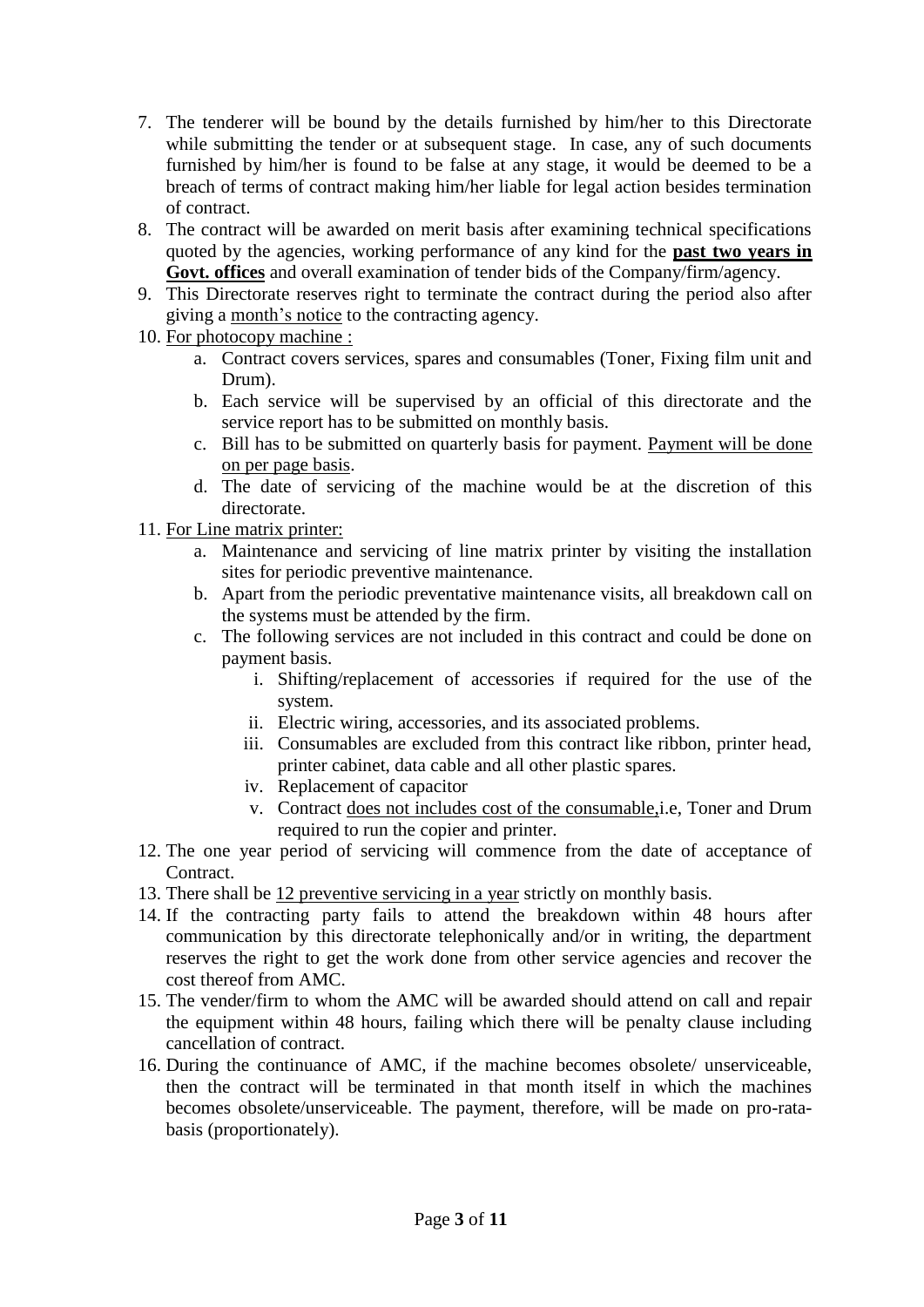- 17. In the event of breakdown or failure in machine after servicing, your representative would pay a visit to this directorate as and when intimated and you shall have to attend this forth-with without any extra charges.
- 18. The Company/Firm/Agency shall depute a coordinator who would be responsible for immediate interaction with this Directorate, so that services of the persons deployed by the Company/Firm/Agency could be availed optimally without any disruption.
- 19. The bidder must provide escalation matrix of telephone numbers for service support.
- 20. During the course of servicing or repairing this directorate shall not be liable for any damage or loss direct, indirect or consequential to any person or property/procurement of the Servicing Agency, as a result of operation/breakdown or accident of this machine or any other circumstances beyond the control of this directorate.
- 21. In case, the person employed by the successful Company/Firm/Agency commits any act of omission/commission that amounts to misconduct/ indiscipline/ incompetence, the successful Company/Firm/Agency will be liable to take appropriate disciplinary action against such persons, including their removal from site of work, if required.
- 22. It will be the responsibility of the service providing Company/Firm/Agency to meet transportation, food, medical and any other requirements in respect of the persons deployed in this Directorate and this Directorate will have no liabilities in this regard.
- 23. The persons deployed by the service providing agency shall neither claim nor shall be entitled to pay, perks and other facilities admissible to regular/confirmed employees of this Directorate during the contract period or after expiry of the contract.
- 24. In case of any dispute in the service contract, the decision of the Head of Department, Directorate General of Commercial Intelligence and statistics, shall be final and binding on you.
- 25. The successful Company/Firm/Agency shall maintain all statutory registers under the Law. The agency shall produce the same on demand to the concerned authority of this Directorate or any other authority under the Law.
- 26. Payment terms as follows:
	- a. No advance payment will be made.
	- b. The payment shall be made after successful completion and handing over of work in all respect in quarterly basis.
- 27. The successful Company/Firm/Agency shall also be liable for depositing all taxes, levies, educational Cess, etc. to concerned tax collection authorities from time to time as per extant rules and regulations on account of services rendered by it to this Directorate.
- 28. Should any statutory levy or tax of any nature, including Service Tax become applicable to this agreement at any time, it is understood and agreed that such incidents will be borne by the Servicing Agency.
- 29. EARNEST MONEY DEPOSIT (EMD):
	- A. Under MSE category, only manufacturers for goods and Service Providers for Services are eligible for exemption from EMD.
	- B. Bid Security deposit equal to an amount of Rs. 5000/- (Rupees Five Thousands Only) in the form of A/C Payee Demand Draft from a commercial Bank/Bank Guarantee from a Commercial Bank which should remain valid at least for a period of 45 days beyond the final bid validity period payable to Director General, DGCI&S, Kolkata, must accompany the tender. Tender not accompanied with prescribed EMD or EMD submitted in any other form i.e. Cheque or Cash will not be considered for evaluation.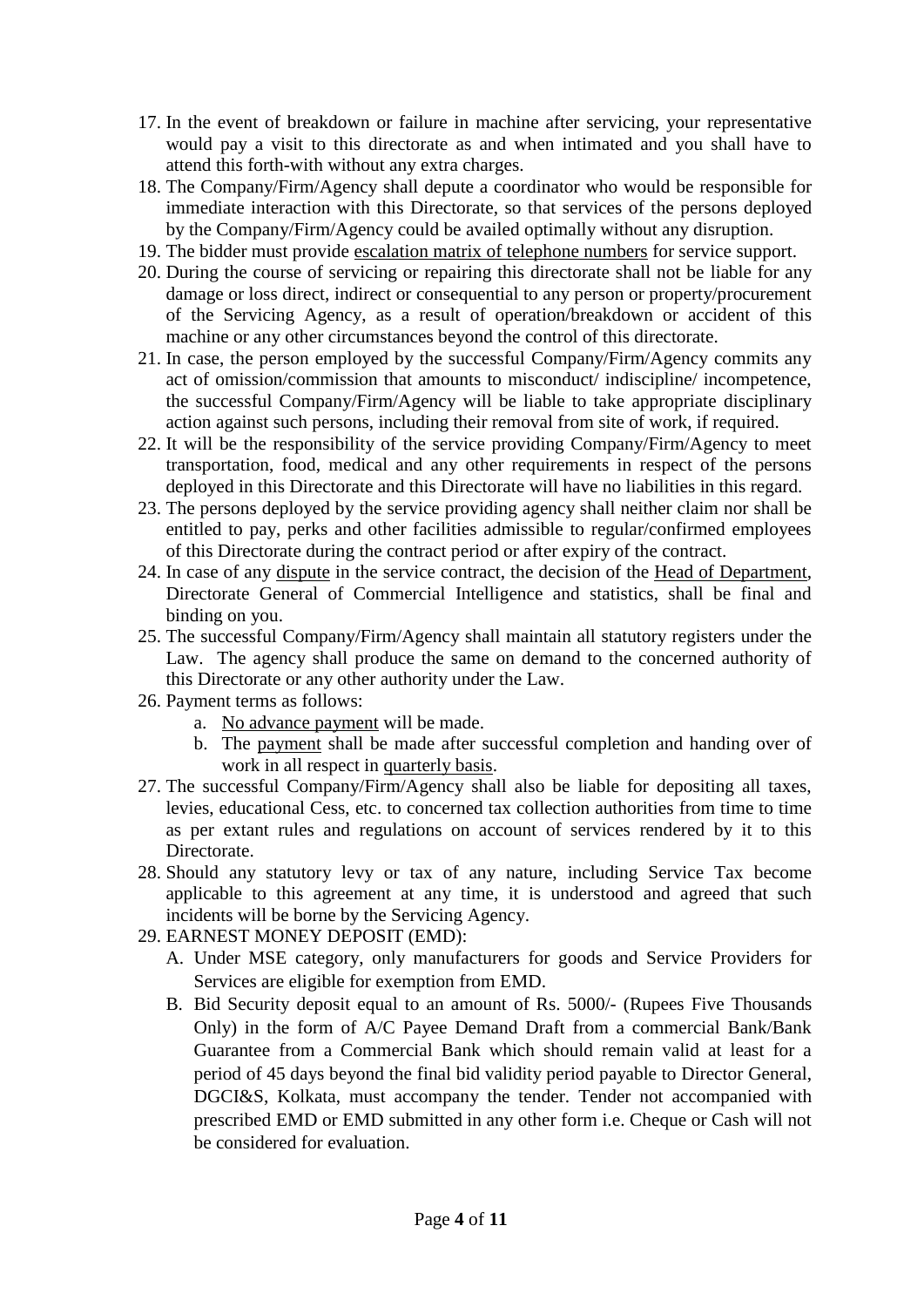- C. FOREFEITURE OF EMD: The EMD will be forfeited under the following conditions:
	- a. If the tenderer withdraws or amend, impairs or derogates from the tender in any respect within the period of the validity of the tender.
	- b. If the bidder withdraws the bid before the expiry of the validity period of the bid or within the time frame of the extension given by Head of Department, DGCI&S, Kolkata in special case communicated before the expiry of the bid.
	- c. If the bidder fails to comply with any of the provisions of the terms and conditions of the bid document.
	- d. If the selected bidder fails to execute agreement in prescribed format furnish the bank guarantee within the prescribed time.
- D. RETURN OF EMD
	- a. The earnest money of all the unsuccessful bidders will be returned as early as possible after the expiry of the period of the bid validity but not later than 30 days of the issue of the work order to the successful bidder.
	- b. The EMD of the successful bidder shall be returned after receiving the Bank Guarantee.
	- c. No interest will be paid by this office on the Earnest Money Deposit.

### **Instructions for Tender Submission**

- 1. The Price Bid is to be submitted in the Prescribed Formats (Annexure I, II & III) enclosed to this Tender Notice. Tenders submitted otherwise would not be considered.
- 2. Each interested bidder is allowed to submit only a single tender. Tenders must be submitted in sealed envelope on or before the last day of submission. The Bids should be addressed to The Head of Office, Directorate General of Commercial Intelligence and Statistics, Kolkata. The Tender should be sent to Directorate General of Commercial Intelligence and Statistics, 565Anandapur, Ward No.108, Sector–1, Plot No.22, ECADP, Kolkata – 700107 on or before the due date. Tender Application received after the expiry of the due date and time shall not be considered.

### **Additional Conditions/Requirements**

- 1. The Tender will be accepted by the Competent Authority in DGCI&S as per the rules/instructions issued by the Government of India from time to time in the matter.
- 2. The Directorate reserves the right to reject any or all Tenders/extend the date of opening of Tender etc. without assigning any reasons thereof.
- 3. In addition to its right to determine the contract upon fault of the Successful Bidder, the Directorate reserves the right to cancel the contract after giving a month's notice to the contracting agency in whole or in part without assigning any reasons and also reserves the right either to pay or not to pay the Successful Bidder for either part of the contract work or whole of the contract work executed, if they are not according to the directorate's specifications and complete satisfaction.

### **Legal**

1. The successful Company/Firm/Agency shall maintain all statutory registers under the Law. The agency shall produce the same on demand to the concerned authority of this Directorate or any other authority under the Law.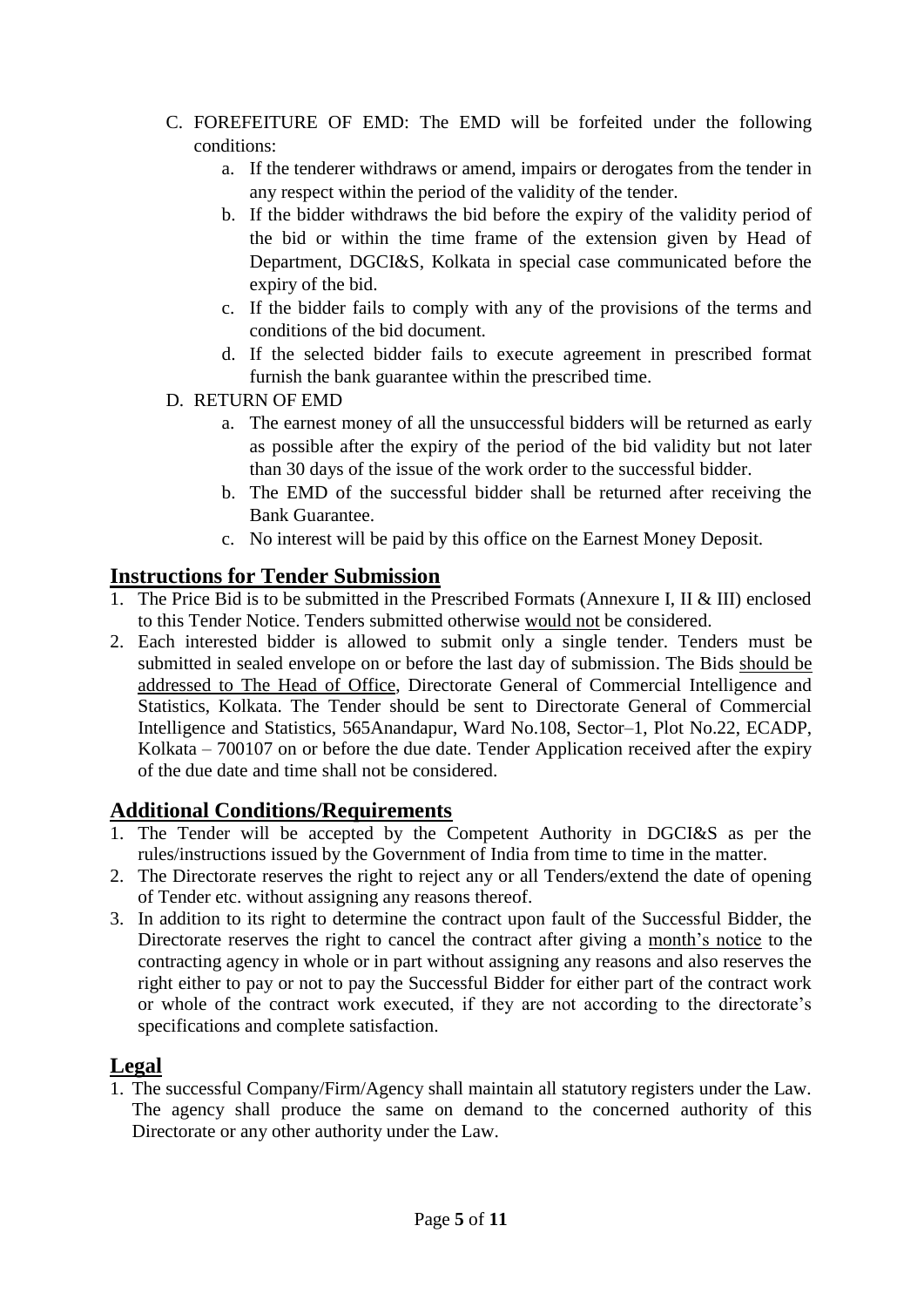- 2. The Tax Deduction at Source (TDS) shall be deducted as per the provisions of Income Tax Department, as amended from time to time and a certificate to this effect shall be provided to the agency by this Directorate.
- 3. In case of breach of any terms and conditions attached to this contract, this Directorate reserves right to terminate the contract during the period after giving a months's notice to the contracting agency.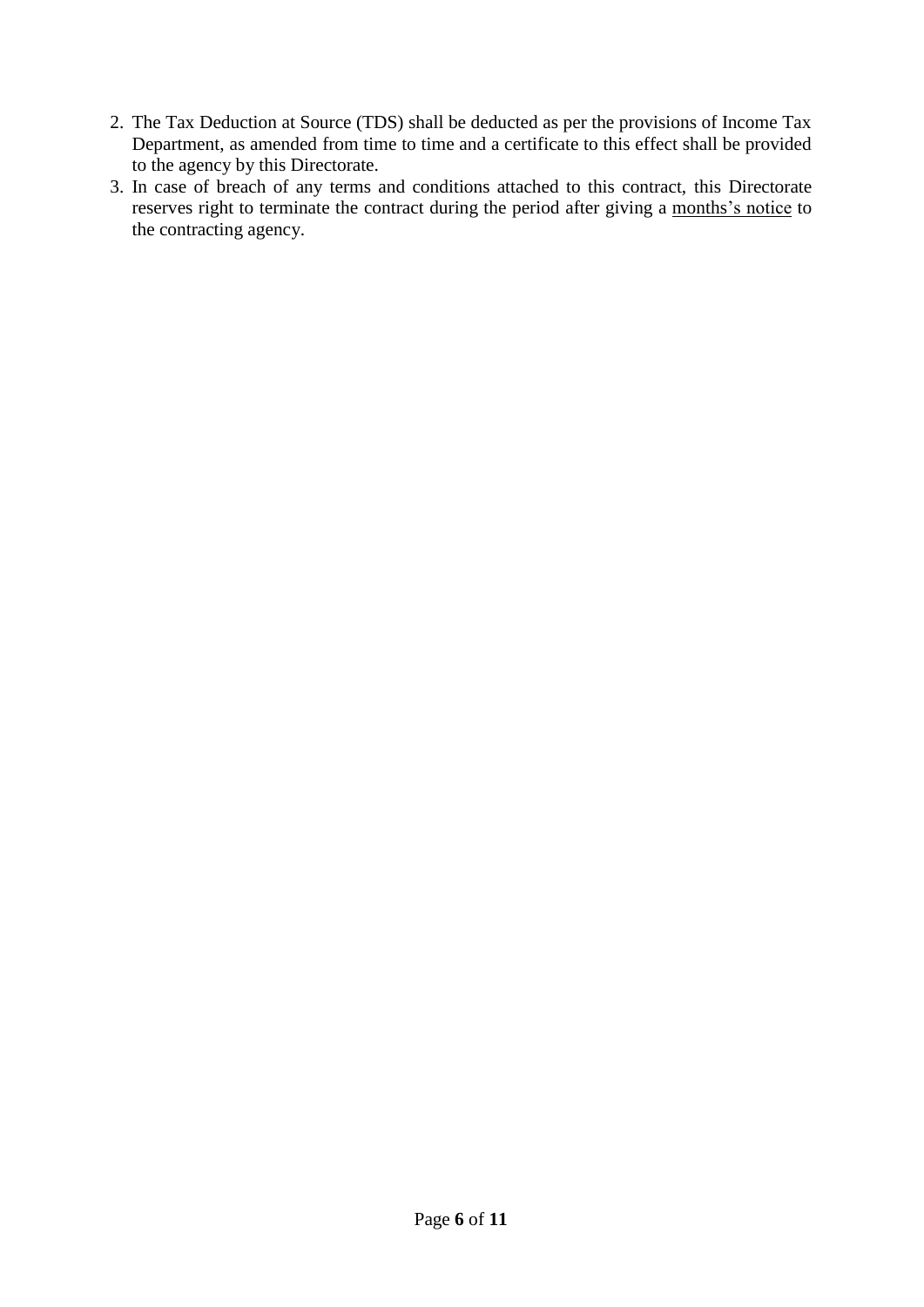# **(ANNEXURE-I)**

# **Submission of Technical Bid:**

| 1. Name of the Bidding Agency:                                                    |                   |       |
|-----------------------------------------------------------------------------------|-------------------|-------|
| <b>Contact Address:</b><br>2.                                                     |                   |       |
|                                                                                   |                   |       |
|                                                                                   |                   |       |
| 3. Contact No./Details:                                                           | Landline No.:     |       |
|                                                                                   | Fax No.:          |       |
|                                                                                   | Mobile No.:       |       |
|                                                                                   | E-mail ID.:       |       |
|                                                                                   | Website (if any): |       |
| 4. PAN (Attached attested copy)                                                   |                   |       |
| 5. ISO 90001-2015 Certificate (Attached attested copy)___________________________ |                   |       |
| 6. Service Tax Registration No.<br>(Attach attested copy)                         |                   |       |
| 7. G ST Registration No.<br>(Attach attested copy)                                |                   |       |
| 8. EMD submitted (Yes/No)                                                         |                   |       |
| 9. MSME Certificate (Attach attested copy)                                        |                   |       |
| 10.<br>Escalation matrix of telephone numbers:                                    |                   |       |
| <b>LEVEL</b><br>Contact Name and designation                                      | Contact           | Email |
| Level 1                                                                           |                   |       |

Level 2

Level 3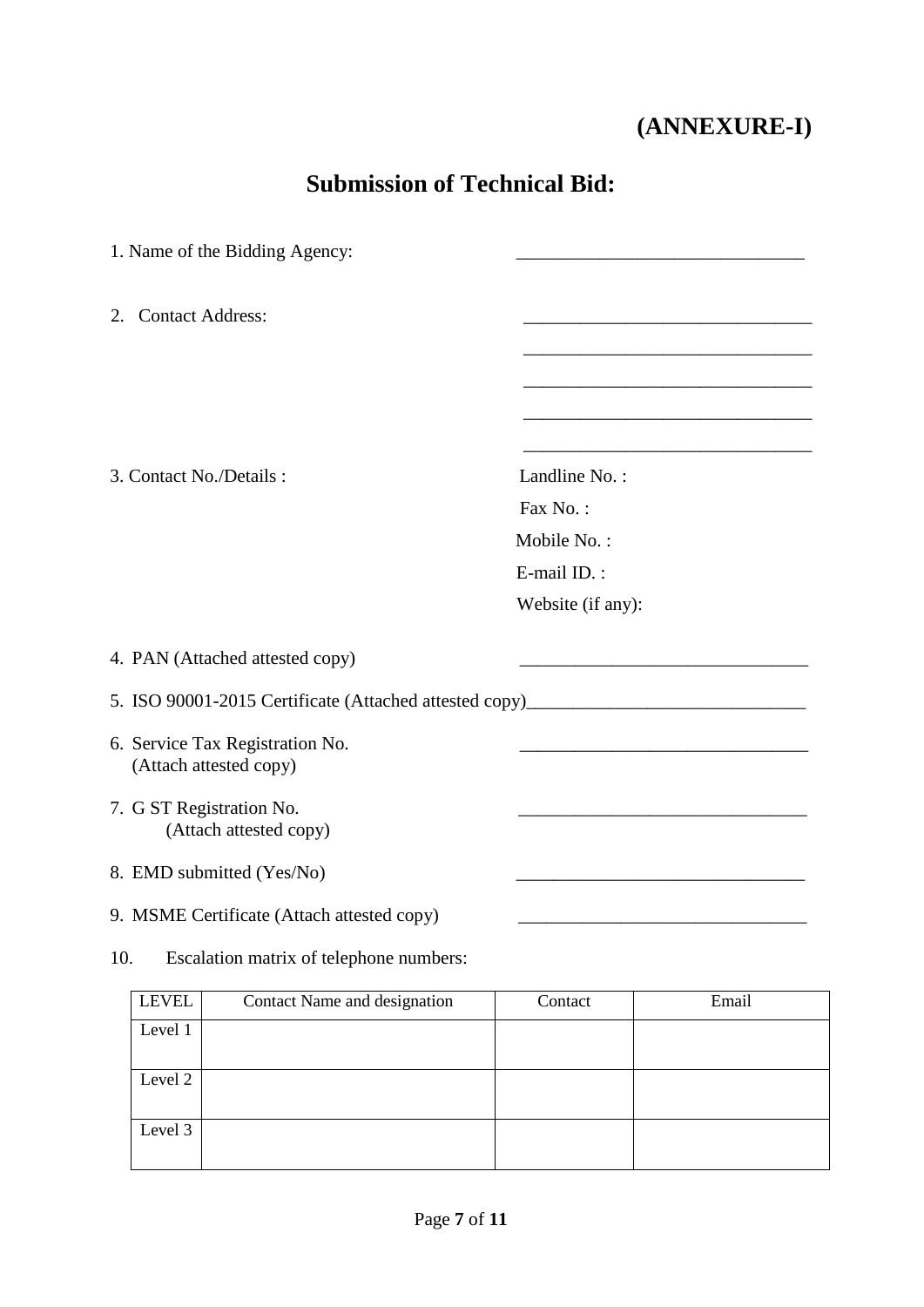- 11. Document supporting servicing outlet in West Bengal \_\_\_\_\_\_\_\_\_\_\_\_\_\_\_\_\_\_\_\_\_\_\_\_ (Attach attested copy)
- 12. Documents supporting two years of working experience in Govt. offices \_\_\_\_\_\_\_ (Attach attested copy)
- 13. Non-Bankruptcy undertaking (Attach attested copy) :
- 14. Non-Blacklisted certificate (Attach attested copy) :
- 15. Additional Information, if any

Date: Name:

Place:

(Signature & Seal of Bidding Agency)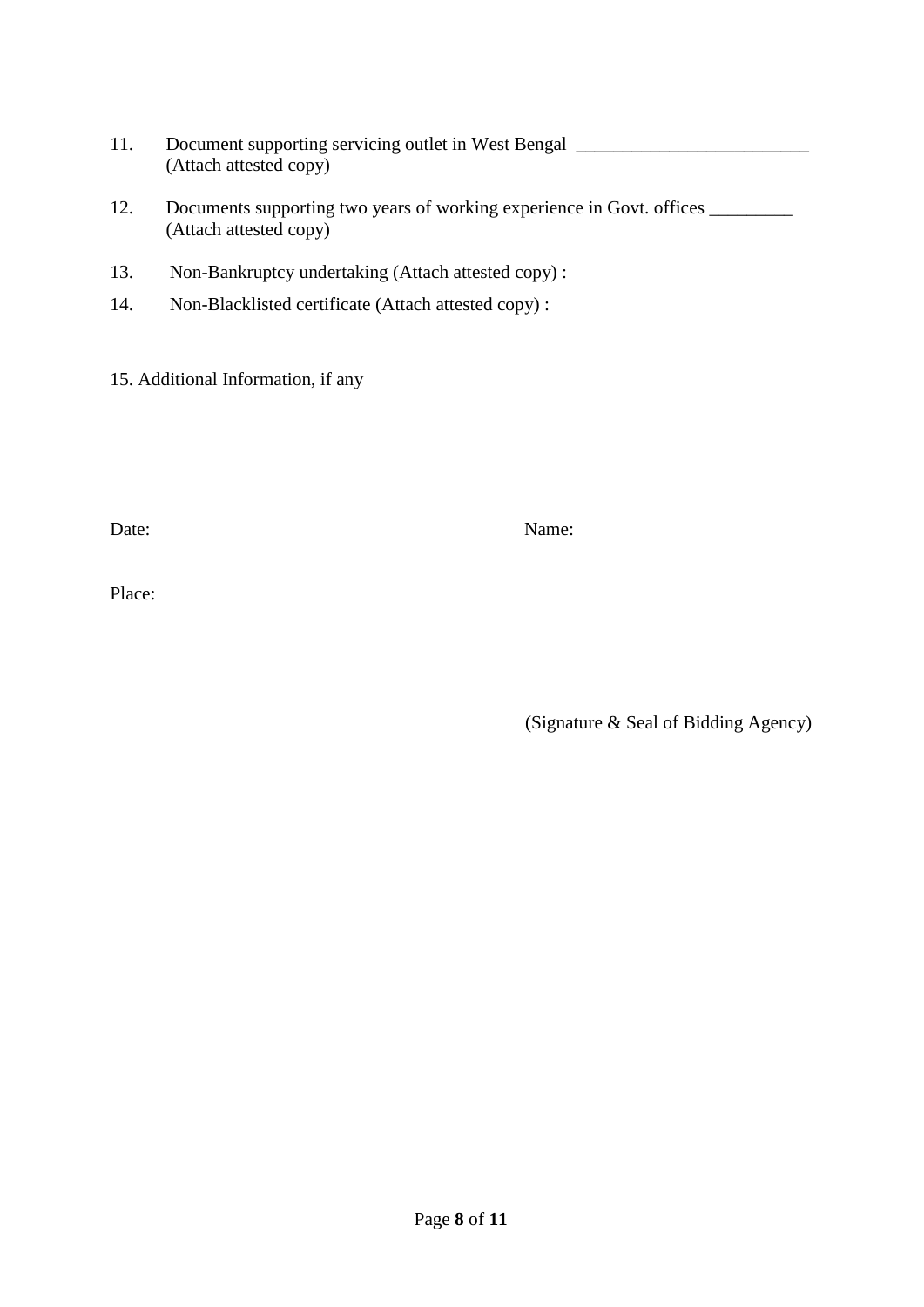## **(ANNEXURE-II)**

### **Financial Bid Specifications:**

For photocopier:

| Sl. No. | Particulars       | Quantity | Unit Rate in Rs./paisa | Per Unit        |
|---------|-------------------|----------|------------------------|-----------------|
|         |                   |          | (Per page)             | Service Tax (%) |
|         | Canon Photocopier |          |                        |                 |
|         |                   |          |                        |                 |
|         | Konica            |          |                        |                 |
|         |                   |          |                        |                 |
|         | Ricoh             |          |                        |                 |
|         |                   |          |                        |                 |

For line matrix printer:

| 51. | Particulars         | Quantity | Unit Rate in Rs | Service Tax (%) | Total   |
|-----|---------------------|----------|-----------------|-----------------|---------|
| No. |                     |          | (a)             |                 | $(a+b)$ |
|     | Line Matrix printer |          |                 |                 |         |
|     |                     |          |                 |                 |         |

Enclosures to be submitted with the Bid:

1. Tender Document, Submission of Technical Bid, Financial Bid Specifications & Machine Profile (Annexure I, II & III) (Given format to be adopted/used by the bidder) *must be duly signed and stamped on every page*.

Date:

Place:

(Signature & Seal of Bidding Agency)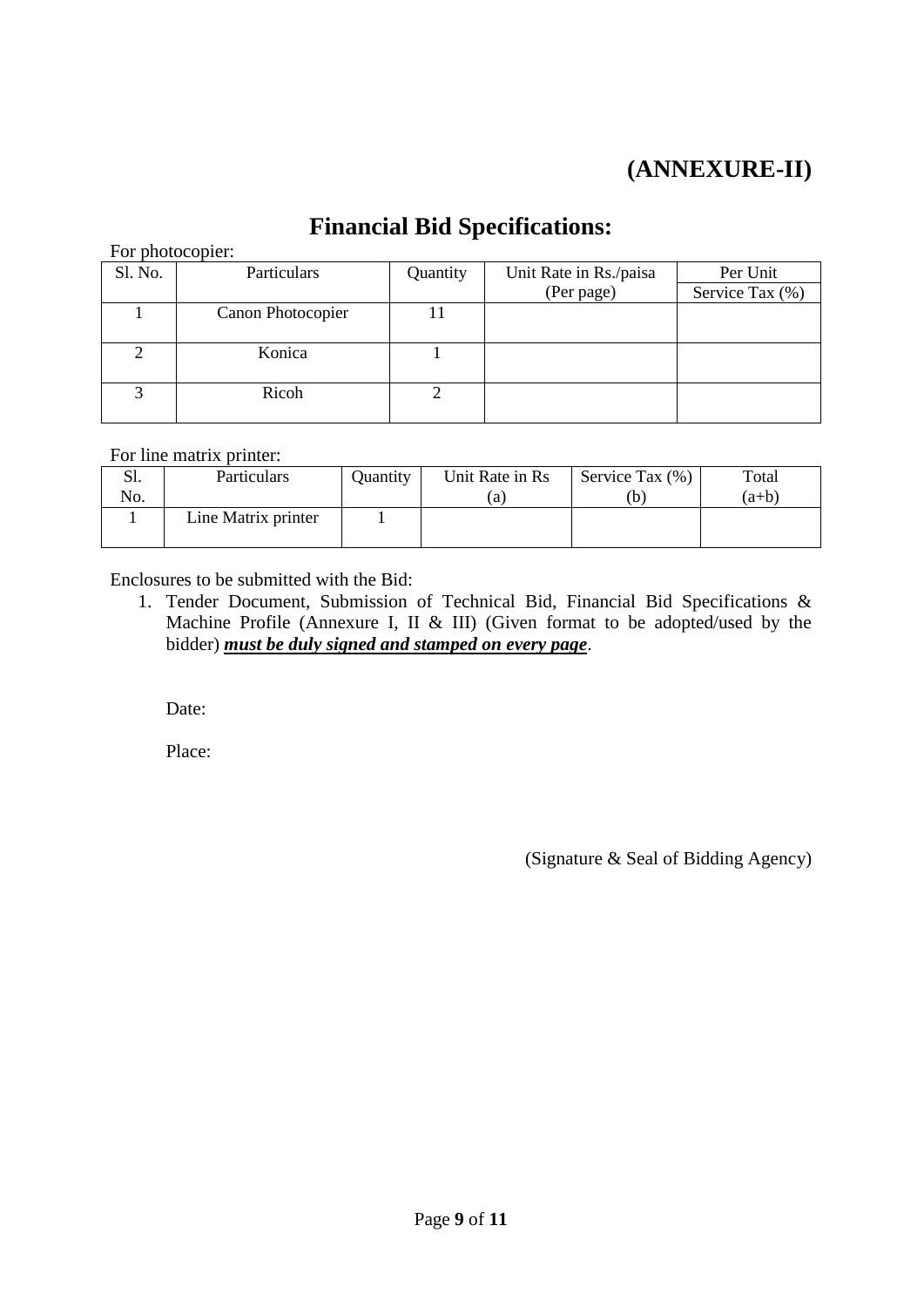# **(ANNEXURE III)**

| <b>Machine Profile</b> |  |
|------------------------|--|
|------------------------|--|

| Sl. | <b>Machine Model</b> | <b>Serial No.</b> | <b>Brand</b> | <b>Duplex</b> | Date of      |
|-----|----------------------|-------------------|--------------|---------------|--------------|
| No  | No.                  |                   |              |               | installation |
| 01  | iR 2422L             | <b>HWB 02661</b>  | Canon        | Yes           | 17.12.2012   |
| 02  | iR 2422L             | <b>HWB 02657</b>  | Canon        | Yes           | 17.12.2012   |
| 03  | iR 2002N             | QXS 15620         | Canon        | Yes           | 31.03.2016   |
| 04  | iR 2022N             | MZZ03388          | Canon        | Yes           | 31.10.2008   |
| 05  | <i>iRADV4225</i>     | <b>RKX 03894</b>  | Canon        | Yes           | 31.03.2016   |
| 06  | iR 2004N             | WDT 04399         | Canon        | Yes           | 01.08.2017   |
| 07  | iR 2004N             | <b>WDT 04402</b>  | Canon        | Yes           | 01.08.2017   |
| 08  | iR ADV 4545          | YAK 00507         | Canon        | Yes           | 02.01.2018   |
| 09  | iR 2525 W            | <b>WMP 06427</b>  | Canon        | Yes           | 12.03.2019   |
| 10  | iR 2525              | <b>WMP 06429</b>  | Canon        | Yes           | 14.03.2019   |
| 11  | iR 2625              | 2VN 00547         | Canon        | Yes           | 22.06.2020   |
| 12  | 266                  | A8A3041000321     | Konica       | Yes           | Feb-2018     |
| 13  | 2001L                | E344M850975       | Ricoh        | Yes           | $Nov-2014$   |
| 14  | 2001L                | E346M450070       | Ricoh        | Yes           | 27.06.2016   |
| 15  | 6810L                | WGFCH1667         | Line Matrix  | Yes           | 20.03.2018   |
|     |                      |                   | printer      |               |              |

(Signature & Seal of Bidding Agency)